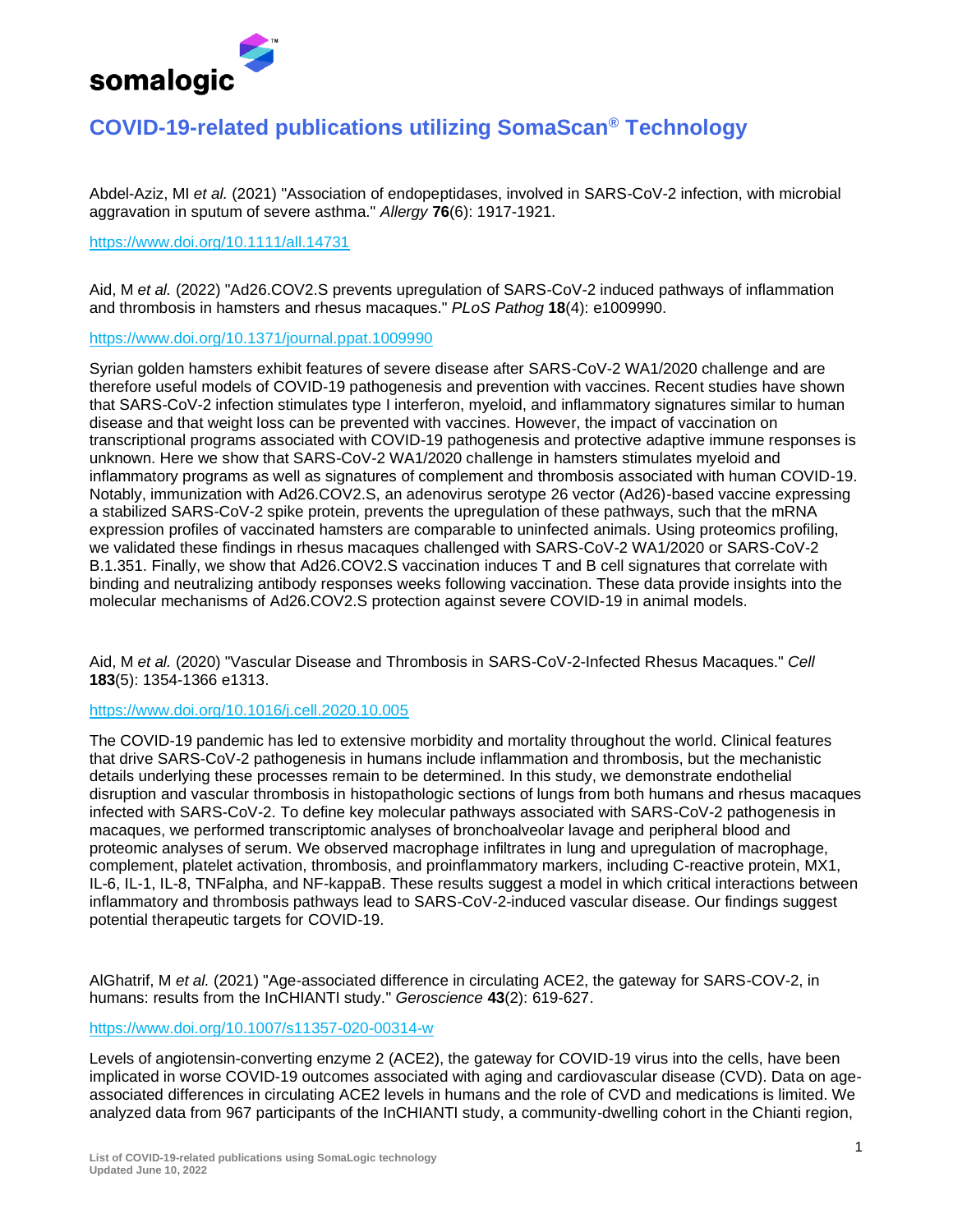

Italy. Relative abundance of ACE2 in plasma was assessed using a proteomics platform. CVD diagnoses, use of renin-angiotensin-aldosterone system (RAAS) antagonists: ACEi, ARBs, and aldosterone antagonists, were ascertained. Multiple linear analyses were performed to examine the independent association of ACE2 with age, CVD, and RAAS antagonist use. Age was independently associated with lower log (ACE2) in persons aged  $\rightarrow$  = 55 years (STD beta = - 0.12, p = 0.0002). ACEi treatment was also independently associated with significantly lower ACE2 levels, and ACE2 was inversely associated with weight, and positively associated with peripheral artery disease (PAD) status. There was a trend toward higher circulating ACE2 levels in hypertensive individuals, but it did not reach statistical significance. In a stratified analysis, the association between log (ACE2) and log (IL-6) was more evidenced in participants with PAD. Circulating ACE2 levels demonstrate curvilinear association with age, with older individuals beyond the sixth decade age having lower levels. ACEi was associated with greater circulating ACE2 levels. Interestingly, ACE2 was elevated in PAD and positively associated with inflammatory markers, suggesting compensatory upregulation in the setting of chronic inflammation. Further studies are needed to comprehensively characterize RAAS components with aging and disease, and assess its prognostic role in predicting COVID-19 outcomes.

Anisul, M *et al.* (2021) "A proteome-wide genetic investigation identifies several SARS-CoV-2-exploited host targets of clinical relevance." *Elife* **10**.

## <https://www.doi.org/10.7554/eLife.69719>

**Background:** The virus SARS-CoV-2 can exploit biological vulnerabilities (e.g. host proteins) in susceptible hosts that predispose to the development of severe COVID-19.

**Methods:** To identify host proteins that may contribute to the risk of severe COVID-19, we undertook proteomewide genetic colocalisation tests, and polygenic (pan) and cis-Mendelian randomisation analyses leveraging publicly available protein and COVID-19 datasets. Results: Our analytic approach identified several known targets (e.g. ABO, OAS1), but also nominated new proteins such as soluble Fas (colocalisation probability > 0.9, p = 1 x 10(-4)), implicating Fas-mediated apoptosis as a potential target for COVID-19 risk. The polygenic (pan) and cis-Mendelian randomisation analyses showed consistent associations of genetically predicted ABO protein with several COVID-19 phenotypes. The ABO signal is highly pleiotropic and a look-up of proteins associated with the ABO signal revealed that the strongest association was with soluble CD209. We demonstrated experimentally that CD209 directly interacts with the spike protein of SARS-CoV-2, suggesting a mechanism that could explain the ABO association with COVID-19.

**Conclusions:** Our work provides a prioritised list of host targets potentially exploited by SARS-CoV-2 and is a precursor for further research on CD209 and FAS as therapeutically tractable targets for COVID-19.

Arthur, L., et al. (2021) "Cellular and plasma proteomic determinants of COVID-19 and non-COVID-19 pulmonary diseases relative to healthy aging." *Nat Aging* **1**: 535–549. [https://doi.org/10.1038/s43587-021-](https://doi.org/10.1038/s43587-021-00067-x) [00067-x](https://doi.org/10.1038/s43587-021-00067-x)

We examine the cellular and soluble determinants of coronavirus disease 2019 (COVID-19) relative to aging by performing mass cytometry in parallel with clinical blood testing and plasma proteomic profiling of ~4,700 proteins from 71 individuals with pulmonary disease and 148 healthy donors (25–80 years old). Distinct cell populations were associated with age (GZMK+CD8+ T cells and CD25<sup>low</sup> CD4+ T cells) and with COVID-19 (TBET<sup>−</sup>EOMES<sup>−</sup> CD4<sup>+</sup> T cells, HLA-DR<sup>+</sup>CD38<sup>+</sup> CD8<sup>+</sup> T cells and CD27<sup>+</sup>CD38<sup>+</sup> B cells). A unique population of TBET<sup>+</sup>EOMES<sup>+</sup> CD4<sup>+</sup> T cells was associated with individuals with COVID-19 who experienced moderate, rather than severe or lethal, disease. Disease severity correlated with blood creatinine and urea nitrogen levels. Proteomics revealed a major impact of age on the disease-associated plasma signatures and highlighted the divergent contribution of hepatocyte and muscle secretomes to COVID-19 plasma proteins. Aging plasma was enriched in matrisome proteins and heart/aorta smooth muscle cell-specific proteins. These findings reveal agespecific and disease-specific changes associated with COVID-19, and potential soluble mediators of the physiological impact of COVID-19.

*Accompanying News & Views*: Montgomery, R.R. & Steen, H. (2021) "Using 'big data' to disentangle aging and COVID-19." *Nat Aging* **1:** 496–497.<https://doi.org/10.1038/s43587-021-00078-8>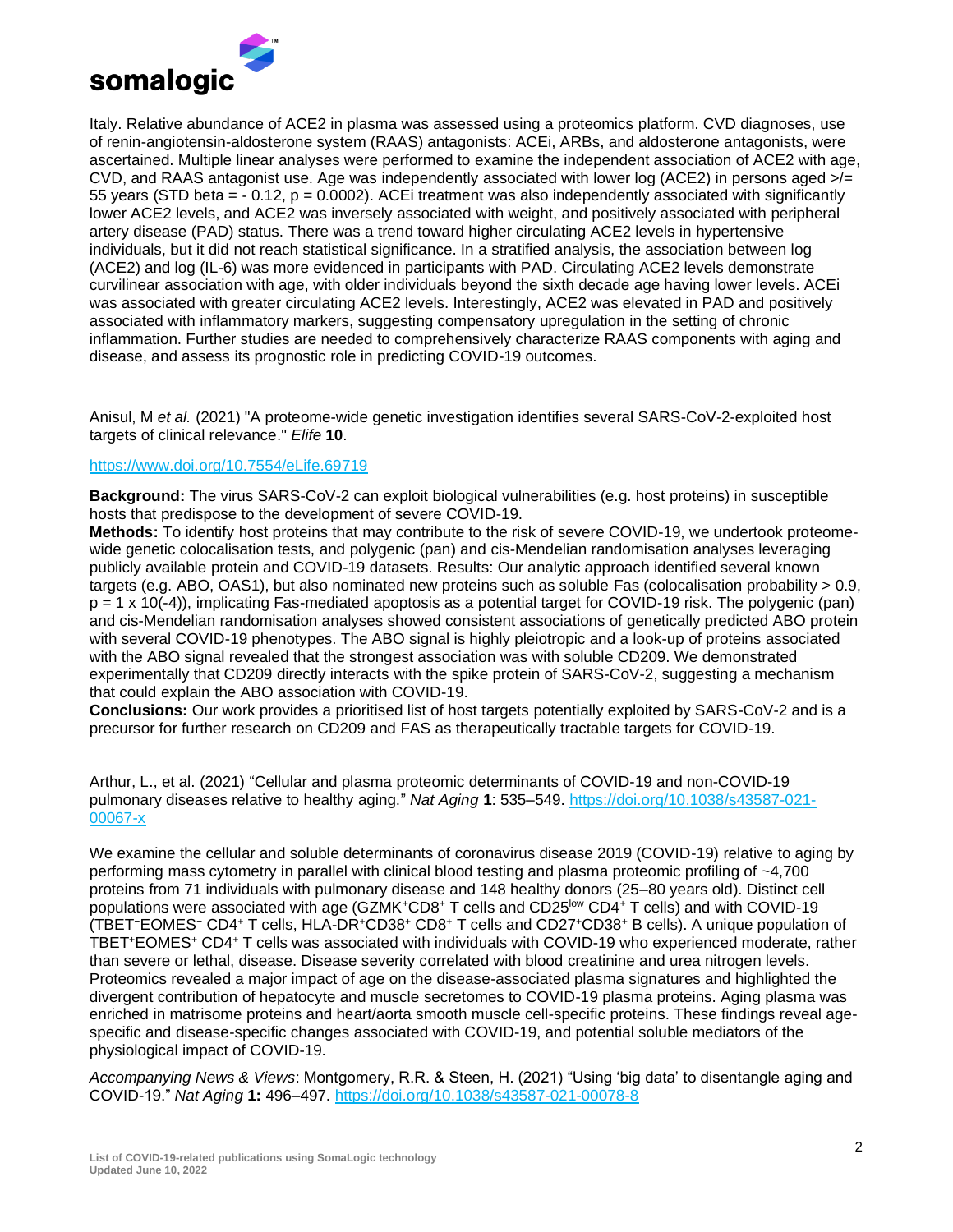

Chirinos, JA *et al.* (2020) "Clinical and Proteomic Correlates of Plasma ACE2 (Angiotensin-Converting Enzyme 2) in Human Heart Failure." *Hypertension* **76**(5): 1526-1536.

# <https://www.doi.org/10.1161/HYPERTENSIONAHA.120.15829>

ACE2 (angiotensin-converting enzyme 2) is a key component of the renin-angiotensin-aldosterone system. Yet, little is known about the clinical and biologic correlates of circulating ACE2 levels in humans. We assessed the clinical and proteomic correlates of plasma (soluble) ACE2 protein levels in human heart failure. We measured plasma ACE2 using a modified aptamer assay among PHFS (Penn Heart Failure Study) participants (n=2248). We performed an association study of ACE2 against approximately 5000 other plasma proteins measured with the SomaScan platform. Plasma ACE2 was not associated with ACE inhibitor and angiotensin-receptor blocker use. Plasma ACE2 was associated with older age, male sex, diabetes mellitus, a lower estimated glomerular filtration rate, worse New York Heart Association class, a history of coronary artery bypass surgery, and higher pro-BNP (pro-B-type natriuretic peptide) levels. Plasma ACE2 exhibited associations with 1011 other plasma proteins. In pathway overrepresentation analyses, top canonical pathways associated with plasma ACE2 included clathrin-mediated endocytosis signaling, actin cytoskeleton signaling, mechanisms of viral exit from host cells, EIF2 (eukaryotic initiation factor 2) signaling, and the protein ubiquitination pathway. In conclusion, in humans with heart failure, plasma ACE2 is associated with various clinical factors known to be associated with severe coronavirus disease 2019 (COVID-19), including older age, male sex, and diabetes mellitus, but is not associated with ACE inhibitor and angiotensin-receptor blocker use. Plasma ACE2 protein levels are prominently associated with multiple cellular pathways involved in cellular endocytosis, exocytosis, and intracellular protein trafficking. Whether these have a causal relationship with ACE2 or are relevant to novel coronavirus-2 infection remains to be assessed in future studies.

Demidowich, AP *et al.* (2020) "Colchicine's effects on metabolic and inflammatory molecules in adults with obesity and metabolic syndrome: results from a pilot randomized controlled trial." *Int J Obes (Lond)* **44**(8): 1793- 1799.

# <https://www.doi.org/10.1038/s41366-020-0598-3>

**OBJECTIVE:** Recent clinical trials have demonstrated that colchicine may have metabolic and cardiovascular and benefits in at-risk patients; however, the mechanisms through which colchicine may improve outcomes are still unclear. We sought to examine colchicine's effects on circulating inflammatory and metabolic molecules in adults with obesity and metabolic syndrome (MetS).

**METHODS:** Blood samples were collected pre- and post-intervention during a double-blind randomized controlled trial in which 40 adults with obesity and MetS were randomized to colchicine 0.6 mg or placebo twicedaily for 3 months. Serum samples were analyzed for 1305 circulating factors using the SomaScan Platform. The Benjamini-Hochberg procedure was used to adjust the false discovery rate (FDR) for multiple testing. RESULTS: At baseline, age (48.0 +/- 13.8 vs. 44.7 +/- 10.3 years) and BMI (39.8 +/- 6.4 vs. 41.8 +/- 8.2 kg/m(2)) were not different between groups. After controlling for the FDR, 34 molecules were significantly changed by colchicine. Colchicine decreased concentrations of multiple inflammatory molecules, including Creactive protein, interleukin 6, and resistin, in addition to vascular-related proteins (e.g., oxidized low-density lipoprotein receptor, phosphodiesterase 5A). Conversely, relative to placebo, colchicine significantly increased concentrations of eight molecules including secreted factors associated with metabolism and anti-thrombosis. **CONCLUSIONS:** In adults with obesity, colchicine significantly affected concentrations of proteins involved in the innate immune system, endothelial function and atherosclerosis, uncovering new mechanisms behind its cardiometabolic effects. Further research is warranted to investigate whether colchicine's IL-6 suppressive effects may be beneficial in COVID-19.

Deutsch, EW *et al.* (2021) "Advances and Utility of the Human Plasma Proteome." *J Proteome Res* **20**(12): 5241-5263.

# <https://www.doi.org/10.1021/acs.jproteome.1c00657>

The study of proteins circulating in blood offers tremendous opportunities to diagnose, stratify, or possibly prevent diseases. With recent technological advances and the urgent need to understand the effects of COVID-19, the proteomic analysis of blood-derived serum and plasma has become even more important for studying human biology and pathophysiology. Here we provide views and perspectives about technological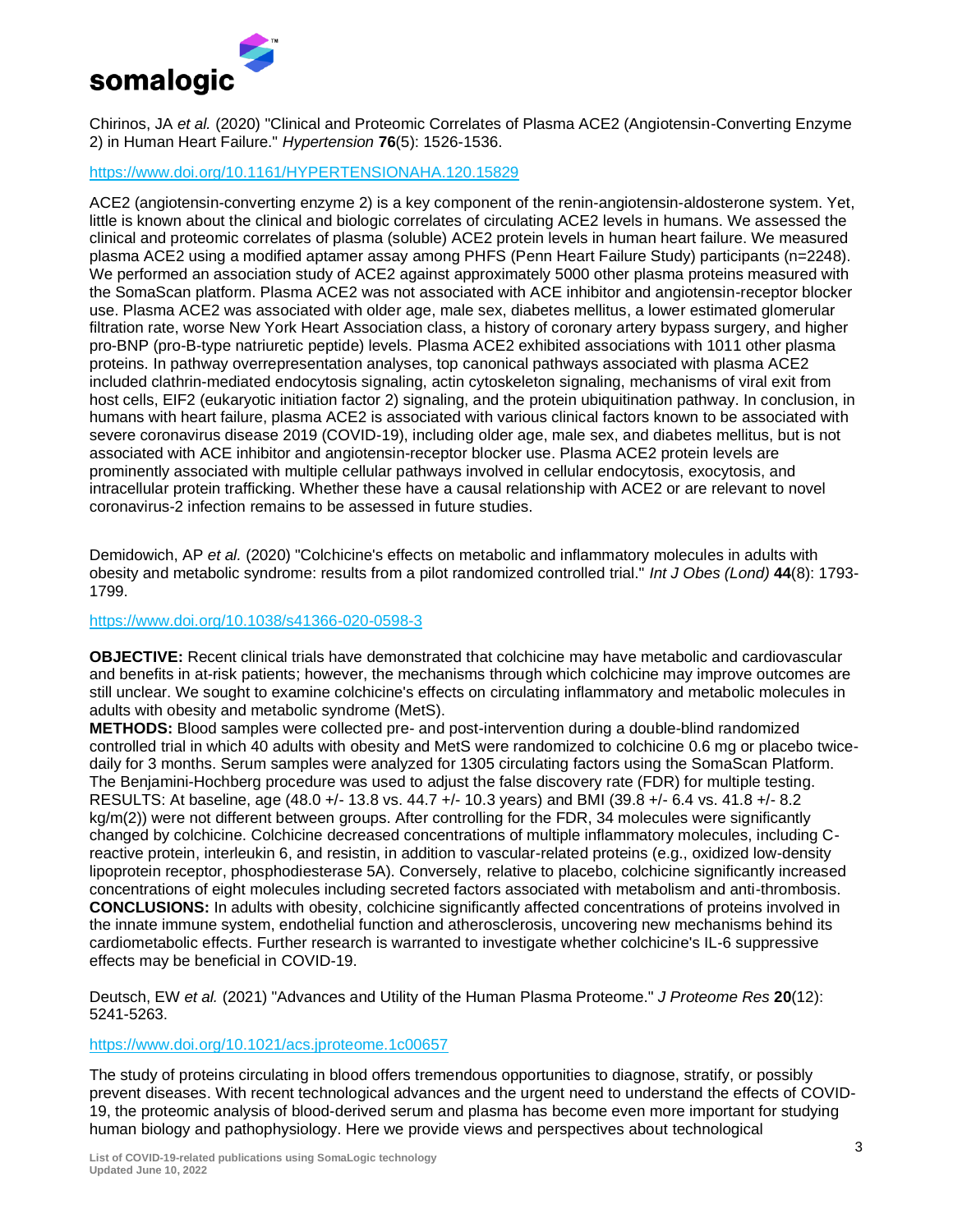

developments and possible clinical applications that use mass-spectrometry(MS)- or affinity-based methods. We discuss examples where plasma proteomics contributed valuable insights into SARS-CoV-2 infections, aging, and hemostasis and the opportunities offered by combining proteomics with genetic data. As a contribution to the Human Proteome Organization (HUPO) Human Plasma Proteome Project (HPPP), we present the Human Plasma PeptideAtlas build 2021-07 that comprises 4395 canonical and 1482 additional nonredundant human proteins detected in 240 MS-based experiments. In addition, we report the new Human Extracellular Vesicle PeptideAtlas 2021-06, which comprises five studies and 2757 canonical proteins detected in extracellular vesicles circulating in blood, of which 74% (2047) are in common with the plasma PeptideAtlas. Our overview summarizes the recent advances, impactful applications, and ongoing challenges for translating plasma proteomics into utility for precision medicine.

Filbin, MR *et al.* (2021) "Longitudinal proteomic analysis of severe COVID-19 reveals survival-associated signatures, tissue-specific cell death, and cell-cell interactions." *Cell Rep Med* **2**(5): 100287.

### <https://www.doi.org/10.1016/j.xcrm.2021.100287>

Mechanisms underlying severe coronavirus disease 2019 (COVID-19) disease remain poorly understood. We analyze several thousand plasma proteins longitudinally in 306 COVID-19 patients and 78 symptomatic controls, uncovering immune and non-immune proteins linked to COVID-19. Deconvolution of our plasma proteome data using published scRNA-seq datasets reveals contributions from circulating immune and tissue cells. Sixteen percent of patients display reduced inflammation yet comparably poor outcomes. Comparison of patients who died to severely ill survivors identifies dynamic immune-cell-derived and tissue-associated proteins associated with survival, including exocrine pancreatic proteases. Using derived tissue-specific and cell-typespecific intracellular death signatures, cellular angiotensin-converting enzyme 2 (ACE2) expression, and our data, we infer whether organ damage resulted from direct or indirect effects of infection. We propose a model in which interactions among myeloid, epithelial, and T cells drive tissue damage. These datasets provide important insights and a rich resource for analysis of mechanisms of severe COVID-19 disease.

#### Galbraith, MD *et al.* (2022) "Specialized interferon action in COVID-19." *Proc Natl Acad Sci U S A* **119**(11).

#### <https://www.doi.org/10.1073/pnas.2116730119>

The impacts of interferon (IFN) signaling on COVID-19 pathology are multiple, with both protective and harmful effects being documented. We report here a multiomics investigation of systemic IFN signaling in hospitalized COVID-19 patients, defining the multiomics biosignatures associated with varying levels of 12 different type I, II, and III IFNs. The antiviral transcriptional response in circulating immune cells is strongly associated with a specific subset of IFNs, most prominently IFNA2 and IFNG. In contrast, proteomics signatures indicative of endothelial damage and platelet activation associate with high levels of IFNB1 and IFNA6. Seroconversion and time since hospitalization associate with a significant decrease in a specific subset of IFNs. Additionally, differential IFN subtype production is linked to distinct constellations of circulating myeloid and lymphoid immune cell types. Each IFN has a unique metabolic signature, with IFNG being the most associated with activation of the kynurenine pathway. IFNs also show differential relationships with clinical markers of poor prognosis and disease severity. For example, whereas IFNG has the strongest association with C-reactive protein and other immune markers of poor prognosis, IFNB1 associates with increased neutrophil to lymphocyte ratio, a marker of late severe disease. Altogether, these results reveal specialized IFN action in COVID-19, with potential diagnostic and therapeutic implications.

Galbraith, MD *et al.* (2021) "Seroconversion stages COVID19 into distinct pathophysiological states." *Elife* **10**.

#### <https://www.doi.org/10.7554/eLife.65508>

COVID19 is a heterogeneous medical condition involving diverse underlying pathophysiological processes including hyperinflammation, endothelial damage, thrombotic microangiopathy, and end-organ damage. Limited knowledge about the molecular mechanisms driving these processes and lack of staging biomarkers hamper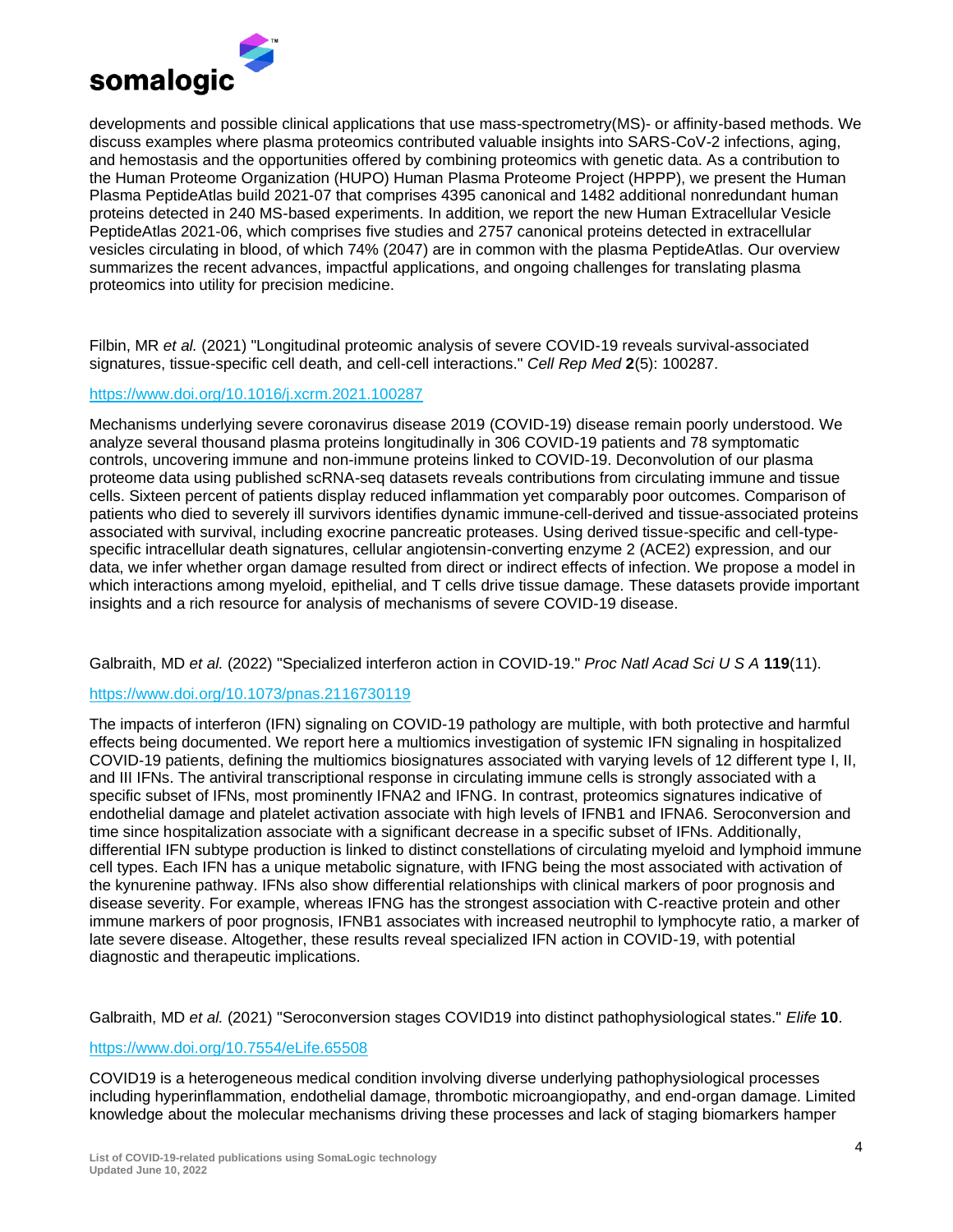

the ability to stratify patients for targeted therapeutics. We report here the results of a cross-sectional multiomics analysis of hospitalized COVID19 patients revealing that seroconversion status associates with distinct underlying pathophysiological states. Low antibody titers associate with hyperactive T cells and NK cells, high levels of IFN alpha, gamma and lambda ligands, markers of systemic complement activation, and depletion of lymphocytes, neutrophils, and platelets. Upon seroconversion, all of these processes are attenuated, observing instead increases in B cell subsets, emergency hematopoiesis, increased D-dimer, and hypoalbuminemia. We propose that seroconversion status could potentially be used as a biosignature to stratify patients for therapeutic intervention and to inform analysis of clinical trial results in heterogenous patient populations.

Gaziano, L *et al.* (2021) "Actionable druggable genome-wide Mendelian randomization identifies repurposing opportunities for COVID-19." *Nat Med* **27**(4): 668-676.

### <https://www.doi.org/10.1038/s41591-021-01310-z>

Drug repurposing provides a rapid approach to meet the urgent need for therapeutics to address COVID-19. To identify therapeutic targets relevant to COVID-19, we conducted Mendelian randomization analyses, deriving genetic instruments based on transcriptomic and proteomic data for 1,263 actionable proteins that are targeted by approved drugs or in clinical phase of drug development. Using summary statistics from the Host Genetics Initiative and the Million Veteran Program, we studied 7,554 patients hospitalized with COVID-19 and >1 million controls. We found significant Mendelian randomization results for three proteins (ACE2,  $P = 1.6 \times 10(-6)$ ; IFNAR2,  $P = 9.8 \times 10(-11)$  and IL-10RB,  $P = 2.3 \times 10(-14)$  using cis-expression quantitative trait loci genetic instruments that also had strong evidence for colocalization with COVID-19 hospitalization. To disentangle the shared expression quantitative trait loci signal for IL10RB and IFNAR2, we conducted phenome-wide association scans and pathway enrichment analysis, which suggested that IFNAR2 is more likely to play a role in COVID-19 hospitalization. Our findings prioritize trials of drugs targeting IFNAR2 and ACE2 for early management of COVID-19.

Hernandez Cordero, AI *et al.* (2021) "Multi-omics highlights ABO plasma protein as a causal risk factor for COVID-19." *Hum Genet* **140**(6): 969-979.

# <https://www.doi.org/10.1007/s00439-021-02264-5>

SARS-CoV-2 is responsible for the coronavirus disease 2019 (COVID-19) and the current health crisis. Despite intensive research efforts, the genes and pathways that contribute to COVID-19 remain poorly understood. We, therefore, used an integrative genomics (IG) approach to identify candidate genes responsible for COVID-19 and its severity. We used Bayesian colocalization (COLOC) and summary-based Mendelian randomization to combine gene expression quantitative trait loci (eQTLs) from the Lung eQTL (n = 1,038) and eQTLGen (n = 31,784) studies with published COVID-19 genome-wide association study (GWAS) data from the COVID-19 Host Genetics Initiative. Additionally, we used COLOC to integrate plasma protein quantitative trait loci (pQTL) from the INTERVAL study (n = 3,301) with COVID-19 loci. Finally, we determined any causal associations between plasma proteins and COVID-19 using multi-variable two-sample Mendelian randomization (MR). The expression of 18 genes in lung and/or blood co-localized with COVID-19 loci. Of these, 12 genes were in suggestive loci (PGWAS < 5 x 10(-05)). LZTFL1, SLC6A20, ABO, IL10RB and IFNAR2 and OAS1 had been previously associated with a heightened risk of COVID-19 (PGWAS < 5 x 10(-08)). We identified a causal association between OAS1 and COVID-19 GWAS. Plasma ABO protein, which is associated with blood type in humans, demonstrated a significant causal relationship with COVID-19 in the MR analysis; increased plasma levels were associated with an increased risk of COVID-19 and, in particular, severe COVID-19. In summary, our study identified genes associated with COVID-19 that may be prioritized for future investigations. Importantly, this is the first study to demonstrate a causal association between plasma ABO protein and COVID-19.

Mills, RJ *et al.* (2021) "BET inhibition blocks inflammation-induced cardiac dysfunction and SARS-CoV-2 infection." *Cell* **184**(8): 2167-2182 e2122.

<https://www.doi.org/10.1016/j.cell.2021.03.026>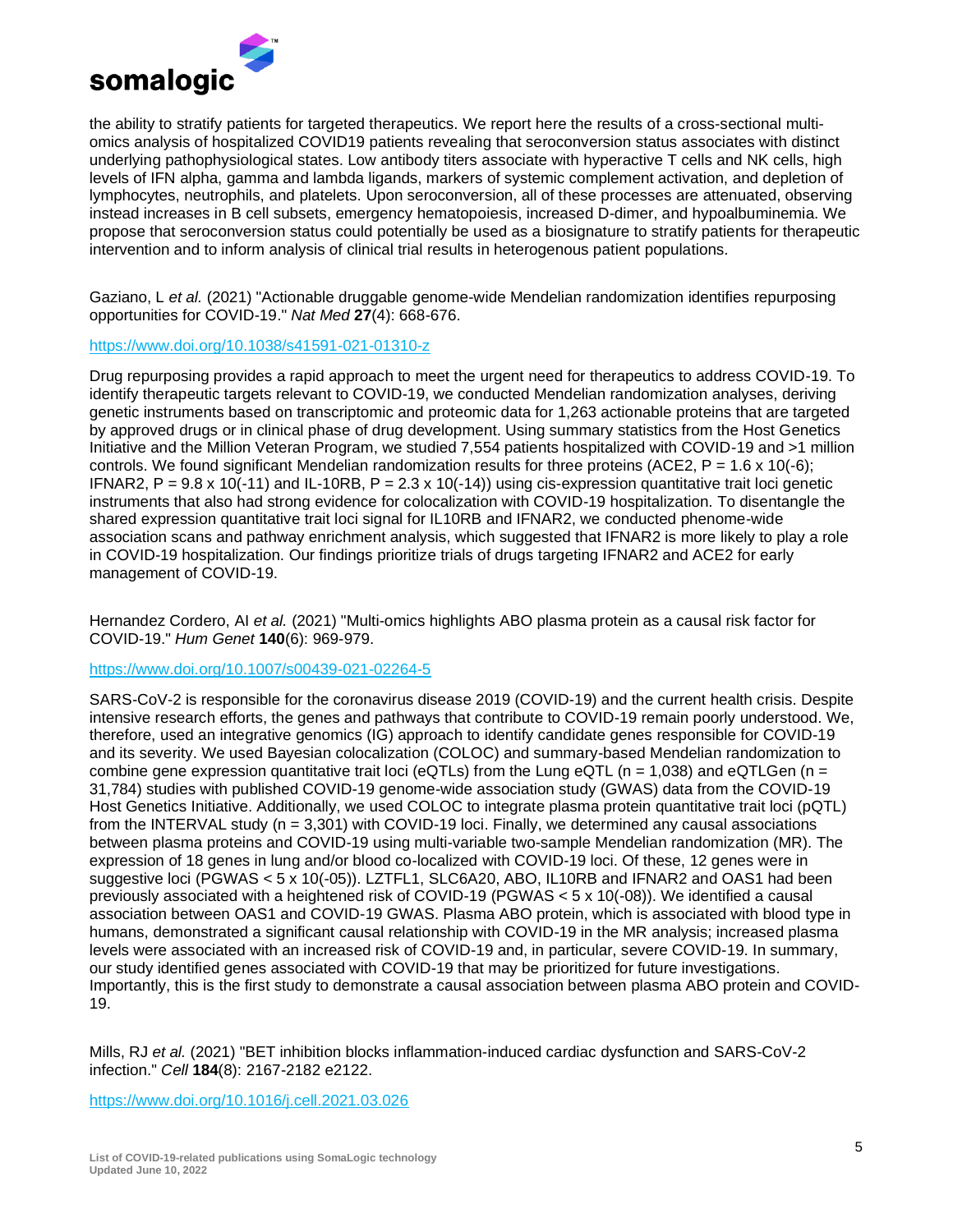

Cardiac injury and dysfunction occur in COVID-19 patients and increase the risk of mortality. Causes are ill defined but could be through direct cardiac infection and/or inflammation-induced dysfunction. To identify mechanisms and cardio-protective drugs, we use a state-of-the-art pipeline combining human cardiac organoids with phosphoproteomics and single nuclei RNA sequencing. We identify an inflammatory "cytokine-storm", a cocktail of interferon gamma, interleukin 1beta, and poly(I:C), induced diastolic dysfunction. Bromodomaincontaining protein 4 is activated along with a viral response that is consistent in both human cardiac organoids (hCOs) and hearts of SARS-CoV-2-infected K18-hACE2 mice. Bromodomain and extraterminal family inhibitors (BETi) recover dysfunction in hCOs and completely prevent cardiac dysfunction and death in a mouse cytokinestorm model. Additionally, BETi decreases transcription of genes in the viral response, decreases ACE2 expression, and reduces SARS-CoV-2 infection of cardiomyocytes. Together, BETi, including the Food and Drug Administration (FDA) breakthrough designated drug, apabetalone, are promising candidates to prevent COVID-19 mediated cardiac damage.

Moin, ASM *et al.* (2021) "Soluble Neuropilin-1 Response to Hypoglycemia in Type 2 Diabetes: Increased Risk or Protection in SARS-CoV-2 Infection?" *Front Endocrinol (Lausanne)* **12**: 665134.

### <https://www.doi.org/10.3389/fendo.2021.665134>

**Introduction:** Neuropilin-1(NRP1) is a cofactor that enhances SARS-CoV-2 coronavirus cell infectivity when coexpressed with angiotensin-converting enzyme 2(ACE2). The Renin-Angiotensin System (RAS) is activated in type 2 diabetes (T2D); therefore, the aim of this study was to determine if hypoglycaemia-induced stress in T2D would potentiate serum NRP1(sNRP1) levels, reflecting an increased risk for SARS-CoV-2 infection. **Methods:** A case-control study of aged-matched T2D  $(n = 23)$  and control  $(n = 23)$  subjects who underwent a hyperinsulinemic clamp over 1-hour to hypoglycemia(<40mg/dl) with subsequent timecourse of 4-hours and 24 hours. Slow Off-rate Modified Aptamer (SOMA)-scan plasma protein measurement determined RAS-related proteins: renin (REN), angiotensinogen (AGT), ACE2, soluble NRP1(sNRP1), NRP1 ligands (Vascular endothelial growth factor, VEGF and Class 3 Semaphorins, SEM3A) and NRP1 proteolytic enzyme (A Disintegrin and Metalloproteinase 9, ADAM9).

**Results:** Baseline RAS overactivity was present with REN elevated and AGT decreased in T2D (p<0.05); ACE2 was unchanged. Baseline sNRP1, VEGF and ADAM9 did not differ between T2D and controls and remained unchanged in response to hypoglycaemia. However, 4-hours post-hypoglycemia, sNRP1, VEGF and ADAM9 were elevated in T2D(p<0.05). SEMA3A was not different at baseline; at hypoglycemia, SEMA3A decreased in controls only. Post-hypoglycemia, SEMA3A levels were higher in T2D versus controls. sNRP1 did not correlate with ACE2, REN or AGT. T2D subjects stratified according to ACE inhibitor (ACEi) therapies showed no difference in sNRP1 levels at either glucose normalization or hypoglycaemia.

**Conclusion:** Hypoglycemia potentiated both plasma sNRP1 level elevation and its ligands VEGF and SEMA3A, likely through an ADAM9-mediated mechanism that was not associated with RAS overactivity or ACEi therapy; however, whether this is protective or promotes increased risk for SARS-CoV-2 infection in T2D is unclear.

Moin, ASM *et al.* (2021) "Type 2 Diabetes Coagulopathy Proteins May Conflict With Biomarkers Reflective of COVID-19 Severity." *Front Endocrinol (Lausanne)* **12**: 658304.

<https://www.doi.org/10.3389/fendo.2021.658304>

**Objective:** Detailed proteomic analysis in a cohort of patients with differing severity of COVID-19 disease identified biomarkers within the complement and coagulation cascades as biomarkers for disease severity has been reported; however, it is unclear if these proteins differ sufficiently from other conditions to be considered as biomarkers.

**Methods:** A prospective, parallel study in T2D (n = 23) and controls (n = 23). A hyperinsulinemic clamp was performed and normoglycemia induced in T2D [4.5 +/- 0.07 mmol/L (81 +/- 1.2 mg/dl)] for 1-h, following which blood glucose was decreased to  $\epsilon$  = 2.0 mmol/L (36 mg/dl). Proteomic analysis for the complement and coagulation cascades were measured using Slow Off-rate Modified Aptamer (SOMA)-scan.

**Results:** Thirty-four proteins were measured. At baseline, 4 of 18 were found to differ in T2D versus controls for platelet degranulation [Neutrophil-activating peptide-2 ( $p = 0.014$ ), Thrombospondin-1 ( $p = 0.012$ ), Platelet factor-4 ( $p = 0.007$ ), and Kininogen-1 ( $p = 0.05$ ), whilst 3 of 16 proteins differed for complement and coagulation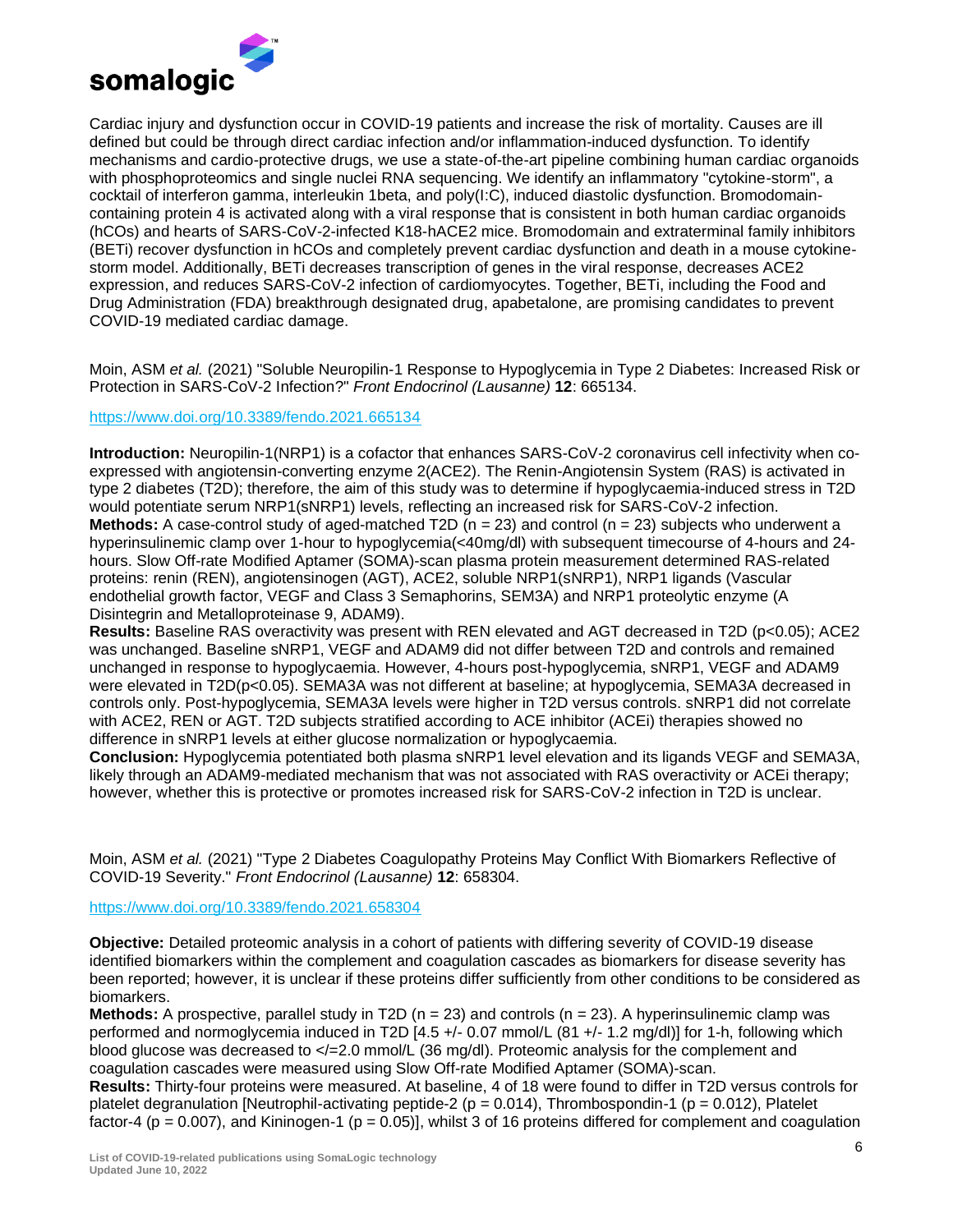

cascades [Coagulation factor IX ( $p < 0.05$ ), Kininogen-1 ( $p = 0.05$ ), and Heparin cofactor-2 ( $p = 0.007$ )]; STRING analysis demonstrated the close relationship of these proteins to one another. Induced euglycemia in T2D showed no protein changes versus baseline. At hypoglycemia, however, four proteins changed in controls from baseline [Thrombospondin-1 (p < 0.014), platelet factor-4 (p < 0.01), Platelet basic protein (p < 0.008), and Vitamin K-dependent protein-C (p < 0.00003)], and one protein changed in T2D [Vitamin K-dependent protein-C,  $(p < 0.0002)$ ].

**Conclusion:** Seven of 34 proteins suggested to be biomarkers of COVID-19 severity within the platelet degranulation and complement and coagulation cascades differed in T2D versus controls, with further changes occurring at hypoglycemia, suggesting that validation of these biomarkers is critical. It is unclear if these protein changes in T2D may predict worse COVID-19 disease for these patients.

Moin, ASM *et al.* (2020) "Pro-fibrotic M2 macrophage markers may increase the risk for COVID19 in type 2 diabetes with obesity." *Metabolism* **112**: 154374.

<https://www.doi.org/10.1016/j.metabol.2020.154374>

Moin, ASM *et al.* (2021) "Vitamin D Association With Macrophage-Derived Cytokines in Polycystic Ovary Syndrome: An Enhanced Risk of COVID-19 Infection?" *Front Endocrinol (Lausanne)* **12**: 638621.

### <https://www.doi.org/10.3389/fendo.2021.638621>

**Background:** Women with polycystic ovary syndrome (PCOS) often have vitamin D deficiency, a known risk factor for severe COVID-19 disease. Alveolar macrophage-derived cytokines contribute to the inflammation underlying pulmonary disease in COVID-19. We sought to determine if basal macrophage activation, as a risk factor for COVID-19 infection, was present in PCOS and, if so, was further enhanced by vitamin D deficiency. **Methods:** A cross-sectional study in 99 PCOS and 68 control women who presented sequentially. Plasma levels of a macrophage-derived cytokine panel were determined by Slow Off-rate Modified Aptamer (SOMA) scan plasma protein measurement. Vitamin D was measured by tandem mass spectroscopy. **Results:** Vitamin D was lower in PCOS women (p<0.0001) and correlated negatively with body mass index (BMI) in PCOS (r=0.28, p=0.0046). Basal macrophage activation markers CXCL5, CD163 and MMP9 were elevated, whilst protective CD200 was decreased (p<0.05); changes in these variables were related to, and fully accounted for, by BMI. PCOS and control women were then stratified according to vitamin D concentration. Vitamin D deficiency was associated with decreased CD80 and IFN-gamma in PCOS and IL-12 in both groups (p<0.05). These factors, important in initiating and maintaining the immune response, were again accounted for by BMI.

**Conclusion:** Basal macrophage activation was higher in PCOS with macrophage changes related with increased infection risk associating with vitamin D; all changes were BMI dependent, suggesting that obese PCOS with vitamin D deficiency may be at greater risk of more severe COVID-19 infection, but that it is obesityrelated rather than an independent PCOS factor.

Pietzner, M *et al.* (2020) "Genetic architecture of host proteins involved in SARS-CoV-2 infection." *Nat Commun* **11**(1): 6397.

# <https://www.doi.org/10.1038/s41467-020-19996-z>

Understanding the genetic architecture of host proteins interacting with SARS-CoV-2 or mediating the maladaptive host response to COVID-19 can help to identify new or repurpose existing drugs targeting those proteins. We present a genetic discovery study of 179 such host proteins among 10,708 individuals using an aptamer-based technique. We identify 220 host DNA sequence variants acting in cis (MAF 0.01-49.9%) and explaining 0.3-70.9% of the variance of 97 of these proteins, including 45 with no previously known protein quantitative trait loci (pQTL) and 38 encoding current drug targets. Systematic characterization of pQTLs across the phenome identified protein-drug-disease links and evidence that putative viral interaction partners such as MARK3 affect immune response. Our results accelerate the evaluation and prioritization of new drug development programmes and repurposing of trials to prevent, treat or reduce adverse outcomes. Rapid sharing and detailed interrogation of results is facilitated through an interactive webserver ( https://omicscience.org/apps/covidpgwas/ ).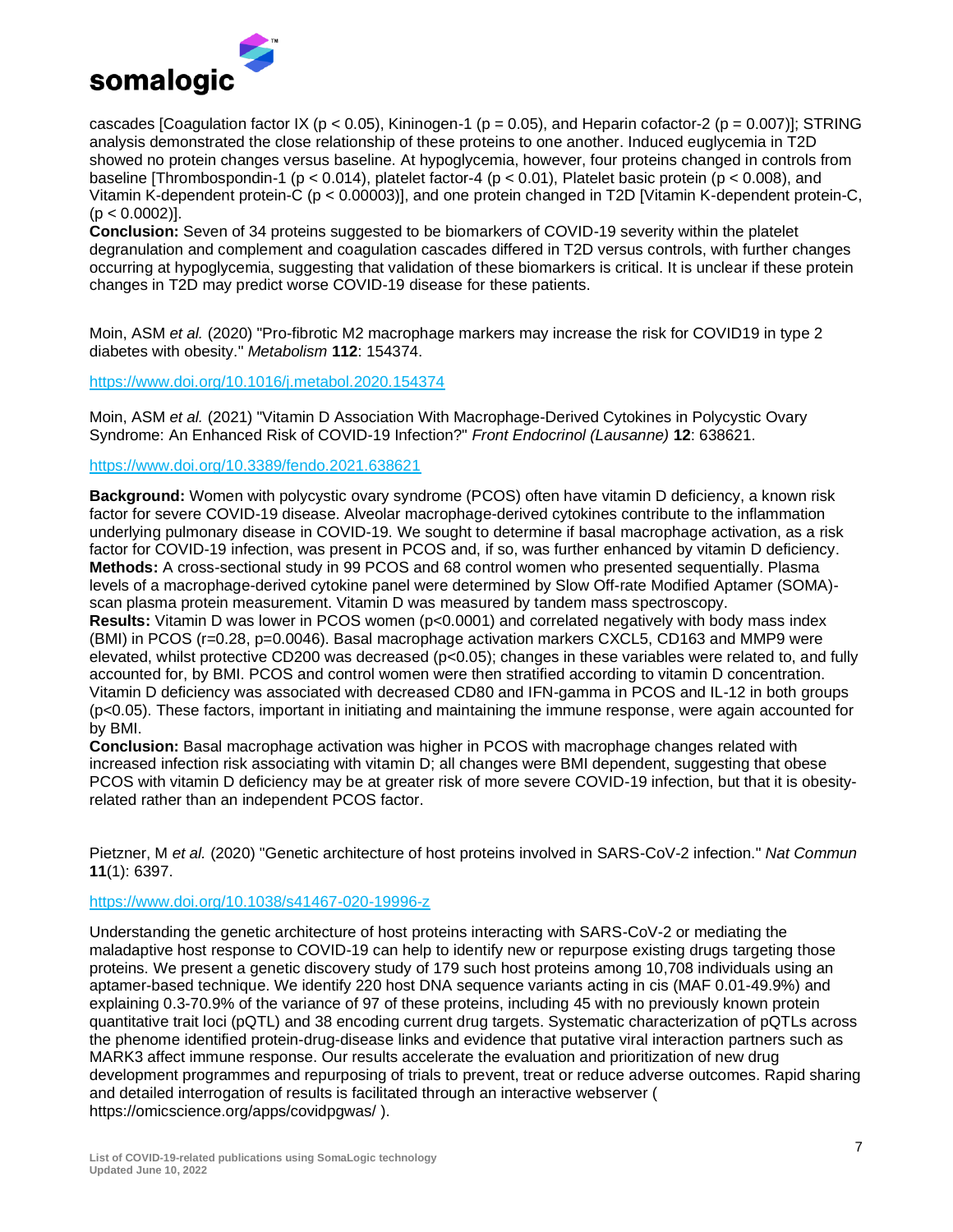

Ramaswamy, A *et al.* (2021) "Immune dysregulation and autoreactivity correlate with disease severity in SARS-CoV-2-associated multisystem inflammatory syndrome in children." *Immunity* **54**(5): 1083-1095 e1087.

### <https://www.doi.org/10.1016/j.immuni.2021.04.003>

Multisystem inflammatory syndrome in children (MIS-C) is a life-threatening post-infectious complication occurring unpredictably weeks after mild or asymptomatic SARS-CoV-2 infection. We profiled MIS-C, adult COVID-19, and healthy pediatric and adult individuals using single-cell RNA sequencing, flow cytometry, antigen receptor repertoire analysis, and unbiased serum proteomics, which collectively identified a signature in MIS-C patients that correlated with disease severity. Despite having no evidence of active infection, MIS-C patients had elevated S100A-family alarmins and decreased antigen presentation signatures, indicative of myeloid dysfunction. MIS-C patients showed elevated expression of cytotoxicity genes in NK and CD8(+) T cells and expansion of specific IgG-expressing plasmablasts. Clinically severe MIS-C patients displayed skewed memory T cell TCR repertoires and autoimmunity characterized by endothelium-reactive IgG. The alarmin, cytotoxicity, TCR repertoire, and plasmablast signatures we defined have potential for application in the clinic to better diagnose and potentially predict disease severity early in the course of MIS-C.

Richardson, TG *et al.* (2021) "Evaluating the effects of cardiometabolic exposures on circulating proteins which may contribute to severe SARS-CoV-2." *EBioMedicine* **64**: 103228.

# <https://www.doi.org/10.1016/j.ebiom.2021.103228>

**BACKGROUND:** Developing insight into the pathogenesis of severe acute respiratory syndrome coronavirus 2 (SARS-CoV-2) is of critical importance to overcome the global pandemic caused by coronavirus disease 2019 (covid-19). In this study, we have applied Mendelian randomization (MR) to systematically evaluate the effect of 10 cardiometabolic risk factors and genetic liability to lifetime smoking on 97 circulating host proteins postulated to either interact or contribute to the maladaptive host response of SARS-CoV-2.

**METHODS:** We applied the inverse variance weighted (IVW) approach and several robust MR methods in a two-sample setting to systemically estimate the genetically predicted effect of each risk factor in turn on levels of each circulating protein. Multivariable MR was conducted to simultaneously evaluate the effects of multiple risk factors on the same protein. We also applied MR using cis-regulatory variants at the genomic location responsible for encoding these proteins to estimate whether their circulating levels may influence severe SARS-CoV-2.

**FINDINGS:** In total, we identified evidence supporting 105 effects between risk factors and circulating proteins which were robust to multiple testing corrections and sensitivity analyzes. For example, body mass index provided evidence of an effect on 23 circulating proteins with a variety of functions, such as inflammatory markers c-reactive protein (IVW Beta=0.34 per standard deviation change,  $95\%$  CI=0.26 to 0.41, P = 2.19 x 10(-16)) and interleukin-1 receptor antagonist (IVW Beta=0.23, 95% CI=0.17 to 0.30, P = 9.04 x 10(-12)). Further analyzes using multivariable MR provided evidence that the effect of BMI on lowering immunoglobulin G, an antibody class involved in protection from infection, is substantially mediated by raised triglycerides levels (IVW Beta=-0.18, 95% CI=-0.25 to -0.12, P =  $2.32 \times 10(-08)$ , proportion mediated=44.1%). The strongest evidence that any of the circulating proteins highlighted by our initial analysis influence severe SARS-CoV-2 was identified for soluble glycoprotein 130 (odds ratio=1.81, 95% CI=1.25 to 2.62,  $P = 0.002$ ), a signal transductor for interleukin-6 type cytokines which are involved in inflammatory response. However, based on current case samples for severe SARS-CoV-2 we were unable to replicate findings in independent samples. **INTERPRETATION:** Our findings highlight several key proteins which are influenced by established exposures for disease. Future research to determine whether these circulating proteins mediate environmental effects onto risk of SARS-CoV-2 infection or covid-19 progression are warranted to help elucidate therapeutic strategies for severe covid-19 disease.

Sacco, K *et al.* (2022) "Immunopathological signatures in multisystem inflammatory syndrome in children and pediatric COVID-19." *Nat Med*. **28**(5):1050-1062.

#### <https://www.doi.org/10.1038/s41591-022-01724-3>

Pediatric Coronavirus Disease 2019 (pCOVID-19) is rarely severe; however, a minority of children infected with severe acute respiratory syndrome coronavirus 2 (SARS-CoV-2) might develop multisystem inflammatory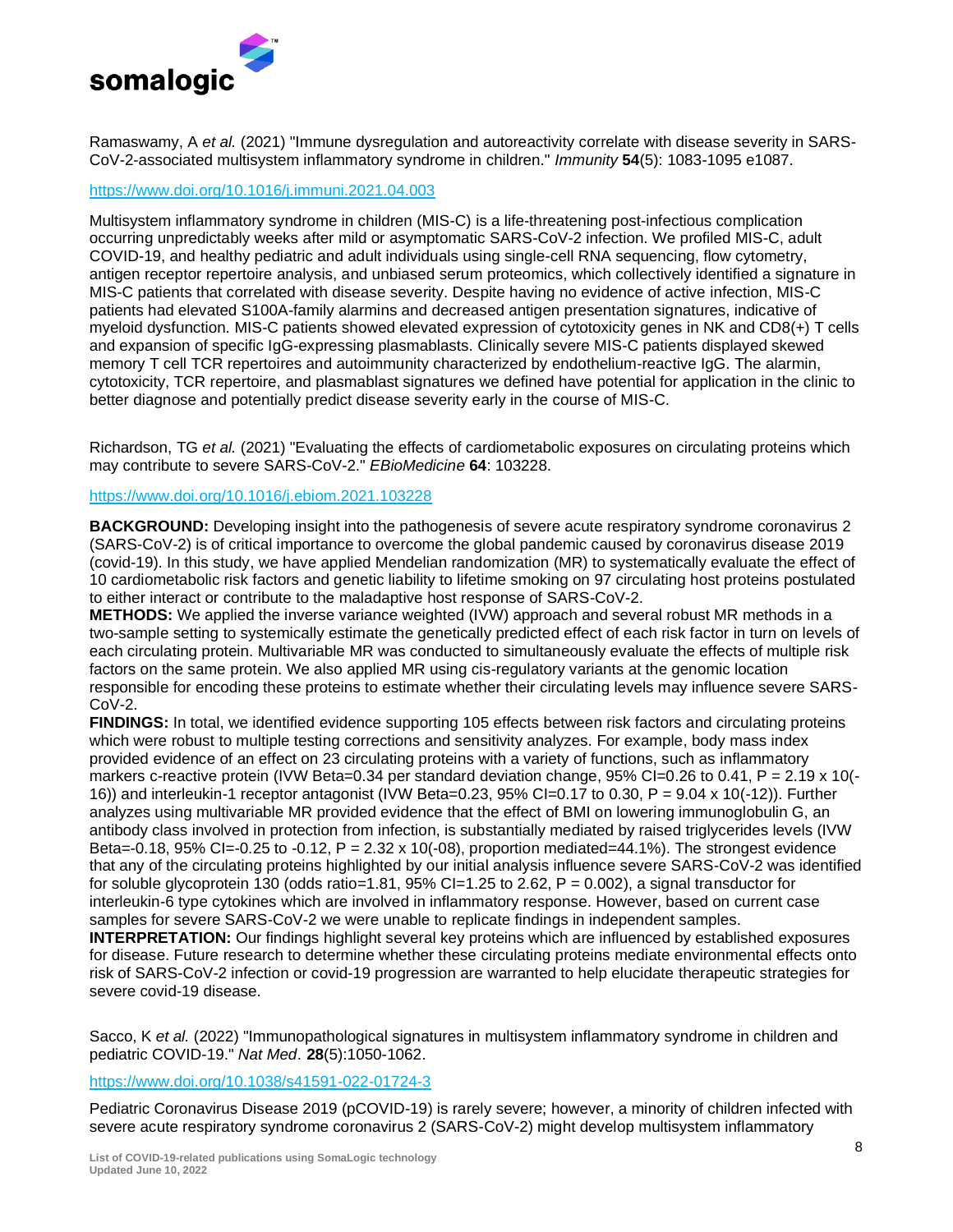

syndrome in children (MIS-C), with substantial morbidity. In this longitudinal multi-institutional study, we applied multi-omics (analysis of soluble biomarkers, proteomics, single-cell gene expression and immune repertoire analysis) to profile children with COVID-19 ( $n = 110$ ) and MIS-C ( $n = 76$ ), along with pediatric healthy controls (pHCs; *n* = 76). pCOVID-19 was characterized by robust type I interferon (IFN) responses, whereas prominent type II IFN-dependent and NF-κB-dependent signatures, matrisome activation and increased levels of circulating spike protein were detected in MIS-C, with no correlation with SARS-CoV-2 PCR status around the time of admission. Transient expansion of *TRBV11-2* T cell clonotypes in MIS-C was associated with signatures of inflammation and T cell activation. The association of MIS-C with the combination of HLA A\*02, B\*35 and C\*04 alleles suggests genetic susceptibility. MIS-C B cells showed higher mutation load than pCOVID-19 and pHC. These results identify distinct immunopathological signatures in pCOVID-19 and MIS-C that might help better define the pathophysiology of these disorders and guide therapy.

Snider, JM *et al.* (2021) "Group IIA secreted phospholipase A2 is associated with the pathobiology leading to COVID-19 mortality." *J Clin Invest* **131**(19).

# <https://www.doi.org/10.1172/JCI149236>

There is an urgent need to identify the cellular and molecular mechanisms responsible for severe COVID-19 that results in death. We initially performed both untargeted and targeted lipidomics as well as focused biochemical analyses of 127 plasma samples and found elevated metabolites associated with secreted phospholipase A2 (sPLA2) activity and mitochondrial dysfunction in patients with severe COVID-19. Deceased COVID-19 patients had higher levels of circulating, catalytically active sPLA2 group IIA (sPLA2-IIA), with a median value that was 9.6-fold higher than that for patients with mild disease and 5.0-fold higher than the median value for survivors of severe COVID-19. Elevated sPLA2-IIA levels paralleled several indices of COVID-19 disease severity (e.g., kidney dysfunction, hypoxia, multiple organ dysfunction). A decision tree generated by machine learning identified sPLA2-IIA levels as a central node in the stratification of patients who died from COVID-19. Random forest analysis and least absolute shrinkage and selection operator-based (LASSO-based) regression analysis additionally identified sPLA2-IIA and blood urea nitrogen (BUN) as the key variables among 80 clinical indices in predicting COVID-19 mortality. The combined PLA-BUN index performed significantly better than did either one alone. An independent cohort (n = 154) confirmed higher plasma sPLA2-IIA levels in deceased patients compared with levels in plasma from patients with severe or mild COVID-19, with the PLA-BUN index-based decision tree satisfactorily stratifying patients with mild, severe, or fatal COVID-19. With clinically tested inhibitors available, this study identifies sPLA2-IIA as a therapeutic target to reduce COVID-19 mortality.

Steffen, BT *et al.* (2022) "Proteomic Profiling Identifies Novel Proteins for Genetic Risk of Severe COVID-19: the Atherosclerosis Risk in Communities Study." *Hum Mol Genet*., *epub ahead of print.*

# <https://www.doi.org/10.1093/hmg/ddac024>

**Background** Genome-wide association studies have identified six genetic variants associated with severe COVID-19, yet the mechanisms through which they may affect disease remains unclear. We investigated proteomic signatures related to COVID-19 risk variants rs657152 (*ABO*), rs10735079 (*OAS1*/*OAS2*/*OAS3*), rs2109069 (*DPP9*), rs74956615 (*TYK2*), rs2236757 (*IFNAR2*) and rs11385942

(*SLC6A20/LZTFL1/CCR9/FYCO1/CXCR6/XCR1*) as well as their corresponding downstream pathways that may promote severe COVID-19 in risk allele carriers and their potential relevancies to other infection outcomes. **Methods** A DNA aptamer-based array measured 4870 plasma proteins among 11 471 participants. Linear regression estimated associations between the COVID-19 risk variants and proteins with correction for multiple comparisons, and canonical pathway analysis was conducted. Cox regression assessed associations between proteins identified in the main analysis and risk of incident hospitalized respiratory infections (2570 events) over a 20.7-year follow-up.

**Results** The *ABO* variant rs657152 was associated with 84 proteins in 7241 white participants with 24 replicated in 1671 Black participants. The *TYK2* variant rs74956615 was associated with ICAM-1 and -5 in white participants with ICAM-5 replicated in Black participants. Of the 84 proteins identified in the main analysis, seven were significantly associated with incident hospitalized respiratory infections including Ephrin type-A receptor 4 (hazard ratio (HR): 0.87; *P* = 2.3 × 10−11) and von Willebrand factor type A (HR: 1.17; *P* = 1.6x10−13).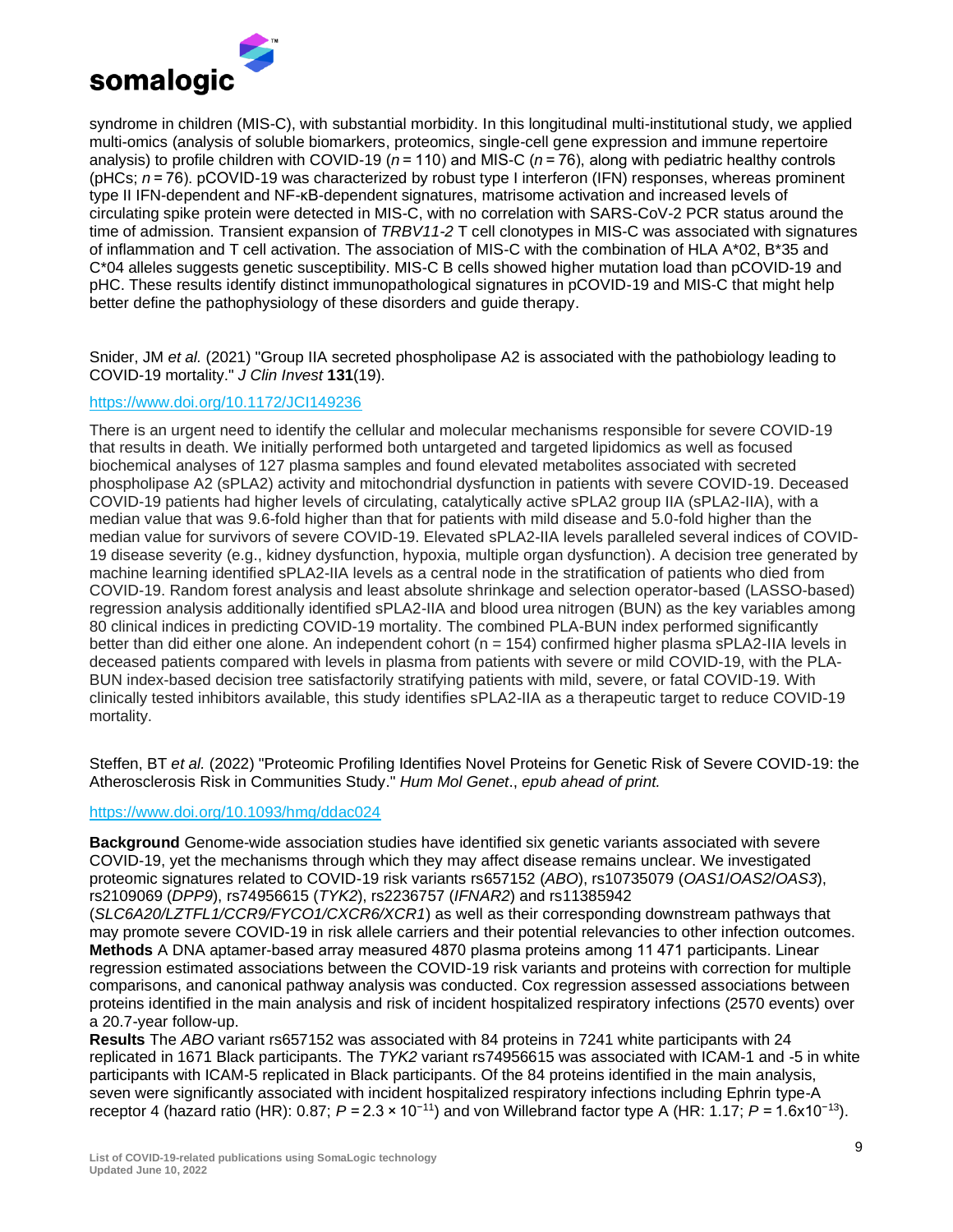

**Conclusions** Novel proteomics signatures and pathways for COVID-19-related risk variants *TYK2* and *ABO* were identified. A subset of these proteins predicted greater risk of incident hospitalized pneumonia and respiratory infections. Further studies to examine these proteins in COVID-19 patients are warranted.

Sullivan, KD *et al.* (2021) "The COVIDome Explorer researcher portal." *Cell Rep* **36**(7): 109527.

# <https://www.doi.org/10.1016/j.celrep.2021.109527>

COVID-19 pathology involves dysregulation of diverse molecular, cellular, and physiological processes. To expedite integrated and collaborative COVID-19 research, we completed multi-omics analysis of hospitalized COVID-19 patients, including matched analysis of the whole-blood transcriptome, plasma proteomics with two complementary platforms, cytokine profiling, plasma and red blood cell metabolomics, deep immune cell phenotyping by mass cytometry, and clinical data annotation. We refer to this multidimensional dataset as the COVIDome. We then created the COVIDome Explorer, an online researcher portal where the data can be analyzed and visualized in real time. We illustrate herein the use of the COVIDome dataset through a multiomics analysis of biosignatures associated with C-reactive protein (CRP), an established marker of poor prognosis in COVID-19, revealing associations between CRP levels and damage-associated molecular patterns, depletion of protective serpins, and mitochondrial metabolism dysregulation. We expect that the COVIDome Explorer will rapidly accelerate data sharing, hypothesis testing, and discoveries worldwide.

Zhou, S *et al.* (2021) "A Neanderthal OAS1 isoform protects individuals of European ancestry against COVID-19 susceptibility and severity." *Nat Med* **27**(4): 659-667.

# <https://www.doi.org/10.1038/s41591-021-01281-1>

To identify circulating proteins influencing Coronavirus Disease 2019 (COVID-19) susceptibility and severity, we undertook a two-sample Mendelian randomization (MR) study, rapidly scanning hundreds of circulating proteins while reducing bias due to reverse causation and confounding. In up to 14,134 cases and 1.2 million controls, we found that an s.d. increase in OAS1 levels was associated with reduced COVID-19 death or ventilation (odds ratio (OR) = 0.54, P = 7 x 10(-8)), hospitalization (OR = 0.61, P = 8 x 10(-8)) and susceptibility (OR = 0.78, P = 8 x 10(-6)). Measuring OAS1 levels in 504 individuals, we found that higher plasma OAS1 levels in a noninfectious state were associated with reduced COVID-19 susceptibility and severity. Further analyses suggested that a Neanderthal isoform of OAS1 in individuals of European ancestry affords this protection. Thus, evidence from MR and a case-control study support a protective role for OAS1 in COVID-19 adverse outcomes. Available pharmacological agents that increase OAS1 levels could be prioritized for drug development.

Zimmermann, T *et al.* (2021) "Influence of renin-angiotensin-aldosterone system inhibitors on plasma levels of angiotensin-converting enzyme 2." *ESC Heart Fail* **8**(2): 1717-1721.

# <https://www.doi.org/10.1002/ehf2.13249>

**Aims:** Concern has been raised that treatment with angiotensin-converting enzyme inhibitors and angiotensin receptor blockers may increase the expression of angiotensin-converting enzyme 2 (ACE2), which acts as the entry receptor for SARS-CoV-2, and lead to an increased risk of death from SARS-CoV-2. We aimed to address this concern by evaluating the in vivo relationship of treatment with ACE inhibitors and angiotensin receptor blockers (ARB) with circulating plasma concentrations of ACE2 in a large cohort of patients with established cardiovascular disease ( $n = 1864$ ) or cardiovascular risk factors ( $n = 2144$ ) but without a history of heart failure. **Methods and results:** Angiotensin-converting enzyme 2 was measured in 4008 patients (median age 68, 33% women, 31% on ACE-inhibitors, 31% on ARB) using the SOMAscan proteomic platform (SomaLogic Inc, Colorado, USA). Plasma concentration of ACE2 was comparable in 1250 patients on ACE inhibitors (mean 5.99) versus patients without ACE inhibitors (mean 5.98, P = 0.54). Similarly, plasma concentration of ACE2 was comparable in 1260 patients on ARB (mean 5.99) versus patients without ARB (mean 5.98, P = 0.50). Plasma concentration of ACE2 was comparable in 2474 patients on either ACE inhibitors or ARB (mean 5.99) versus patients without ACE inhibitors or ARB (mean  $5.98$ ,  $P = 0.31$ ). Multivariable quantile regression model analysis confirmed the lack of association between treatment with ACE inhibitors or ARB and ACE2